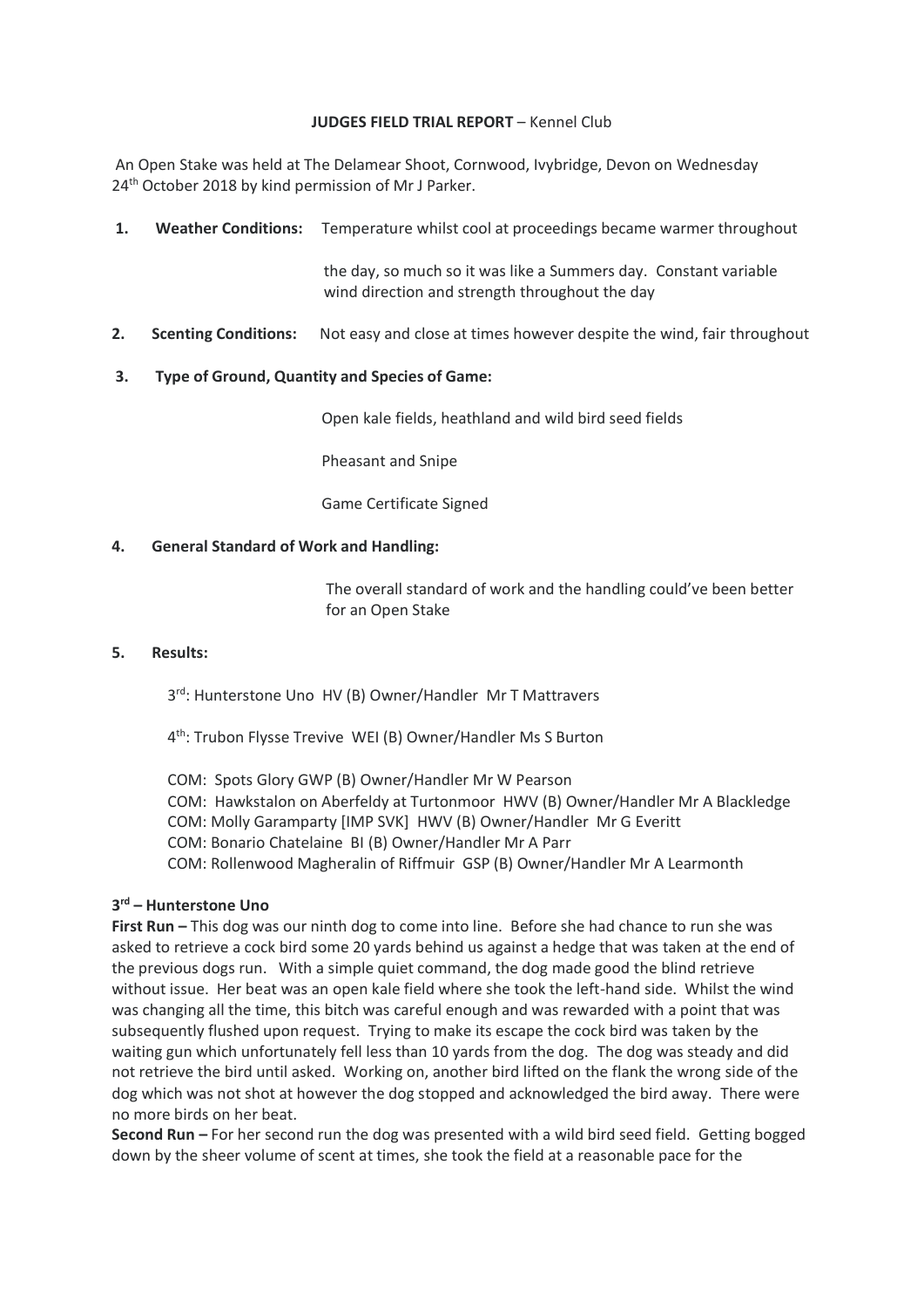conditions. Whilst working to the right a cock bird lifted on the left-hand flank which was taken, landing some 30 yards out. The dog made little work of the retrieve which concluded her run.

# **4 th: Trubon Flysse Trevive**

**First Run** – This bitch was our second dog to come into line where she took her beat of kale with a right to left cheek wind. Before long a hen bird lifted on the far left which was taken but unfortunately it fell onto the road 6 foot below us and therefore a decision was taken not to ask the dog for this retrieve. Working on, the dog took the wind and started to acknowledge birds ahead of her with her tenacity drawing into point a bird. Upon command she produced a hen bird that was shot and taken 20 yards ahead of the dog. She made good the retrieve before working on. Whilst working to the left, a hen bird lifted to the right and was taken down 40 yards on landing on a track. The dog made good the retrieve which concluded her run.

**Second Run –** Her final run saw her hunt on heathland. The wind up on the heathland did not help the dog as not only was it slight at times, but it was changing all over throughout her run. During her run a bird lifted which was dropped some 150 yards behind. With some help whilst in the area, the dog made good the retrieve which concluded her run.

#### **COM: Spots Glory**

**First Run –** This dog was our first dog into line, starting off with a left to right cheek wind which changed to a head wind and finished off as a right to left cheek. In kale whilst working to the right a bird lifted to the left which was unable to be taken. After acknowledging the shot the dog was asked to work on where before long she drew onto scent. Unsure of what she had in front of her to start, she eventually came to point a bird that was produced when asked. A cock bird lifted and taken down which was retrieved to hand from 20 yards out when asked.

**Second Run –** This dog found herself running on the heathland with a back wind to start changing to a left to right cheek. Whilst the dog got out and at pace at times, she was hindered by her handler taking her off the wind, which could on another day have got the dog into trouble. No game found on her run.

#### **COM: Hawkstalon on Aberfeldy at Turtonmoor**

**First Run –** This dog was our third dog of the day. Her beat started in kale with wind changing in all directions. The dog started enthusiastically taking a wide beat. Not long into her run, a hen bird got up the wrong side of her which was watched away. As she drew towards the corner of the field, she slowed her pace somewhat. The dog was then popped on the lead whilst we moved to the adjacent field. The wind was changing directions constantly again, however her body language indicated she was working a bird. The bird lifted on its own accord and was taken, landing approximately 100 yards ahead and ran. The dog was sent for the retrieve, however the bird was not found. **Second Run –** Before she started her second run on the heathland, she was asked to make good a retrieve on a Snipe that was shot prior to coming into line. The bird was 20 yards out, past a tree and she made light work of the retrieve. Running the heathland, another Snipe lifted way in front and although shot at, was not down. The dog acknowledged the shot before working on. No other game on her beat.

**Third Run –** Her third run found her in a wild bird seed field with a right to left cheek wind. Before long she drew onto game to which she pointed. Upon command, she produced a cock bird that when lifting was taken by the waiting gun. She was sent for the retrieve which was 25 yards out and upon reaching the point of fall, a hen bird lifted and the dog acknowledged it away prior to picking the bird. This concluded her run.

#### **COM: Molly Garamparty [IMP SVK]**

**First Run –** This bitch was our fourth dog into line and was asked to work an open kale field. She started well with the wind very much doing its own thing. On the far left, she came tentatively onto